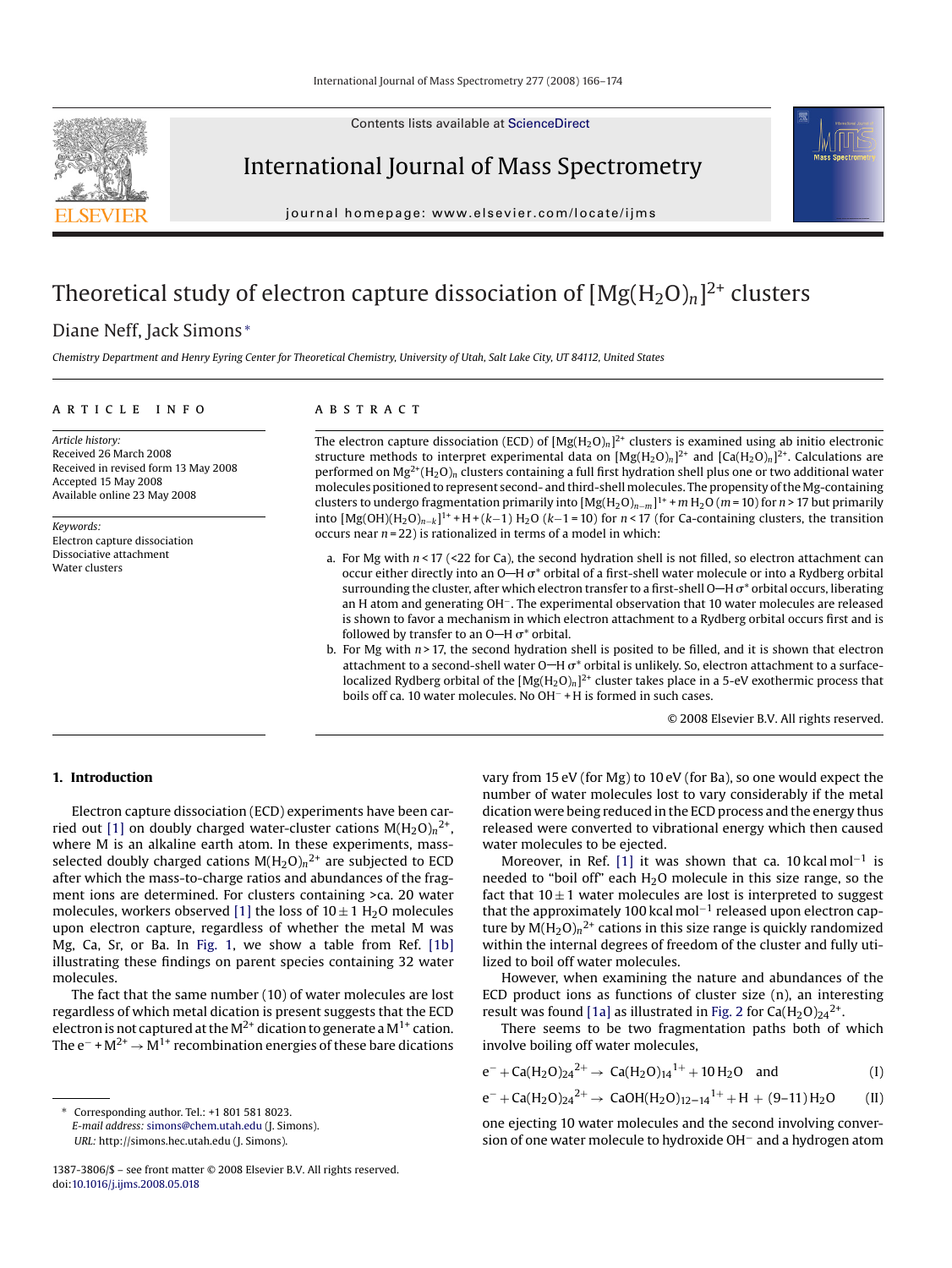<span id="page-1-0"></span>

|              |       | Number of Molecules Lost |           |      | <b>Weighted Average</b> |  |
|--------------|-------|--------------------------|-----------|------|-------------------------|--|
| $M(H2O)322+$ | $-11$ | $-10$                    | -9        | ECD  | corrected               |  |
| Mg           | 61    | 100                      | <9        | 10.4 | 10.3                    |  |
| Ca           | 30    | 100                      | $\prec$ 7 | 10.2 | 10.2                    |  |
| Sг           | 34    | 100                      | 20        | 10.1 | 10.0                    |  |
| Bа           | 25    | 100                      | ~10       | 10.2 | 10 1                    |  |

**Fig. 1.** Data taken from Ref. [\[1b\]](#page-7-0) showing that  $10 \pm 1$  water molecules are lost from doubly charged alkaline metal cluster cations upon ECD.

while also boiling off 9–11 water molecules. When the products of ECD experiments on calcium-containing clusters containing 4–47 water molecules were probed, the fraction of H-atom loss accompanied by water loss (pathway II) changed sharply from near 100% for *n* < 22 to near 0% for *n* > 30 as shown in Fig. 3.

Similar trends in the branching ratios for  $[Mg(H_2O)_n]^{1+}$ clusters fragmenting into either [Mg(H2O)*<sup>n</sup>*−*<sup>m</sup>*]1+ <sup>+</sup> *<sup>m</sup>* H2O or [Mg(OH)(H<sub>2</sub>O)<sub>n−k</sub>]<sup>1+</sup> +H+(k−1) H<sub>2</sub>O have been observed [\[2\]](#page-7-0) by earlier workers not under ECD conditions but using laser vaporization of Mg powder in the presence of water vapor as well as other techniques [\[3,4\]. F](#page-7-0)or the Mg-containing clusters, the transition from dominance of H atom loss to water loss seems to begin at around *n* = 17 rather than near *n* = 22 as found for Ca-containing clusters.



**Fig. 2.** Mass spectrum of ECD products resulting from ECD of  $Ca(H_2O)_{24}^{2+}$  showing mono-cations Ca(H<sub>2</sub>O)<sub>14</sub><sup>1+</sup> produced from water loss and species CaOH(H<sub>2</sub>O)<sub>12-14</sub><sup>1</sup> containing the CaOH unit (from Ref. [\[1a\]\).](#page-7-0)



**Fig. 3.** Fraction of water loss (I) and H-atom loss (II) for  $\text{Ca}(\text{H}_{2}\text{O})_{n}^{2+}$  (from Ref. [\[1a\]\).](#page-7-0)

To us, these findings on the charge-separation reactions of  $M(H_2O)_2^2$ <sup>+</sup> complexes suggest that in the ECD studies of the competition occurring in, for example, e<sup>-</sup> + Ca(H<sub>2</sub>O)<sub>24</sub><sup>2+</sup> → Ca(H<sub>2</sub>O)<sub>14</sub><sup>1+</sup> + 10 H<sub>2</sub>O and e<sup>-</sup> + Ca(H<sub>2</sub>O)<sub>24</sub><sup>2+</sup> → CaOH(H<sub>2</sub>O)<sub>12–14</sub><sup>1+</sup> + H + 9–11 H<sub>2</sub>O, the H-atom loss could occur either by

- 1. attachment of an electron to  $Ca(H<sub>2</sub>O)<sub>24</sub><sup>2+</sup>$  releasing the 4.5–5 eV recombination energy into internal vibrational modes of the nascent  $Ca(H<sub>2</sub>O)<sub>24</sub><sup>1+</sup>$  that either
	- a. causes loss of 10 water molecules to produce  $Ca(H<sub>2</sub>O)<sub>14</sub>$ <sup>1+</sup>, or b. provides a water molecule in the inner hydration shell enough energy to dissociate into OH− and a proton that is transferred outward (i.e., perhaps in a Grotthuss-like mechanism) to a water molecule in an outer hydration shell to generate  $H_3O^+$ (and liberate 9–11 water molecules). Subsequently, the  $H_3O^+$ could pick up the ECD-attached electron residing on the surface of the cluster to generate neutral  $H_3O$  (which we know [\[5\]](#page-7-0) falls apart to produce  $H + H<sub>2</sub>O$ ), or
- 2. attachment of an electron directly to a Coulomb-stabilized  $\sigma^*$ orbital of a water molecule (likely one near or on the surface of the Ca( $H_2O$ )<sub>24</sub><sup>2+</sup> cluster) to promptly liberate an H atom, boil off 9–11 water molecules, and generate a surface OH<sup>-</sup> anion that subsequently abstracts a proton from a nearby  $H_2O$  molecule allowing the OH− charge center to propagate inward toward the  $M^{2+}$  center to generate CaOH(H<sub>2</sub>O)<sub>12-14</sub><sup>1+</sup>.

Either of these two mechanistic possibilities could produce MOH(H<sub>2</sub>O)<sub>*n*−*k*−1</sub><sup>1+</sup> +H + (*n*−*k*) H<sub>2</sub>O from M(H<sub>2</sub>O)<sub>*n*</sub><sup>2+</sup>, and it the purpose of this work to try to determine how this OH− + H generation is taking place.

Our suggestion that an ECD electron could attach directly to a water molecule's OH  $\sigma^*$  orbital derives from our ongoing work [\[6\]](#page-7-0) aimed at understanding themechanisms by which peptide and protein disulfide and N- $C_{\alpha}$  bonds are cleaved under ECD conditions. The basic idea is that the energy of an electron-attached state can be lowered by the Coulomb potential of any nearby positively charged site. This Coulomb energy C in eV can be expressed in terms of the distance R in  $\AA$  between the positive site of charge Q and the electron-attached site as

$$
C (eV) = 14.4 \frac{Q}{R}
$$
 (1)

In the present work, we consider the possibility that the Coulomb stabilization can render exothermic the attachment of an electron to a water molecule's OH  $\sigma^*$  orbital. In particular, we examine the energy profiles of doubly charged  $Mg^{2+}(H_2O)_n$  and of the same species [\[7\]](#page-7-0) with an electron attached to an OH  $\sigma^*$  orbital belonging to one of the water molecules. For small *n*, this water resides in the first or second hydration layer; for larger *n*, it resides in the third layer.

To see why we raise the possibility of Coulomb-assisted attachment to an OH  $\sigma^*$  orbital, let us again examine the data shown in Fig. 3. Note that the prevalence of the charge-exchange reaction over the pure water-loss reaction changes sharply over a narrow range of cluster size. For clusters  $Ca(H_2O)<sub>n</sub><sup>2+</sup>$  having  $n < 22$ , one observes only charge exchange plus loss of 10 water molecules; essentially no loss of 10 water molecules without charge exchange occurs for *n* < 22. To us, this suggests that, for *n* < 22, the surface  $H<sub>2</sub>O$  molecules might be close enough to the Ca<sup>2+</sup> charge to render exothermic Coulomb-assisted electron attachment to the surface waters'  $0$ —H  $\sigma^*$  orbitals, whereas, for  $n > 30$ , the distance from the Ca<sup>2+</sup> center to the surface H<sub>2</sub>O molecules may be too large to sufficiently Coulomb-stabilize these water O–H  $\sigma^*$  orbitals. This hypothesis is what we address in the present work.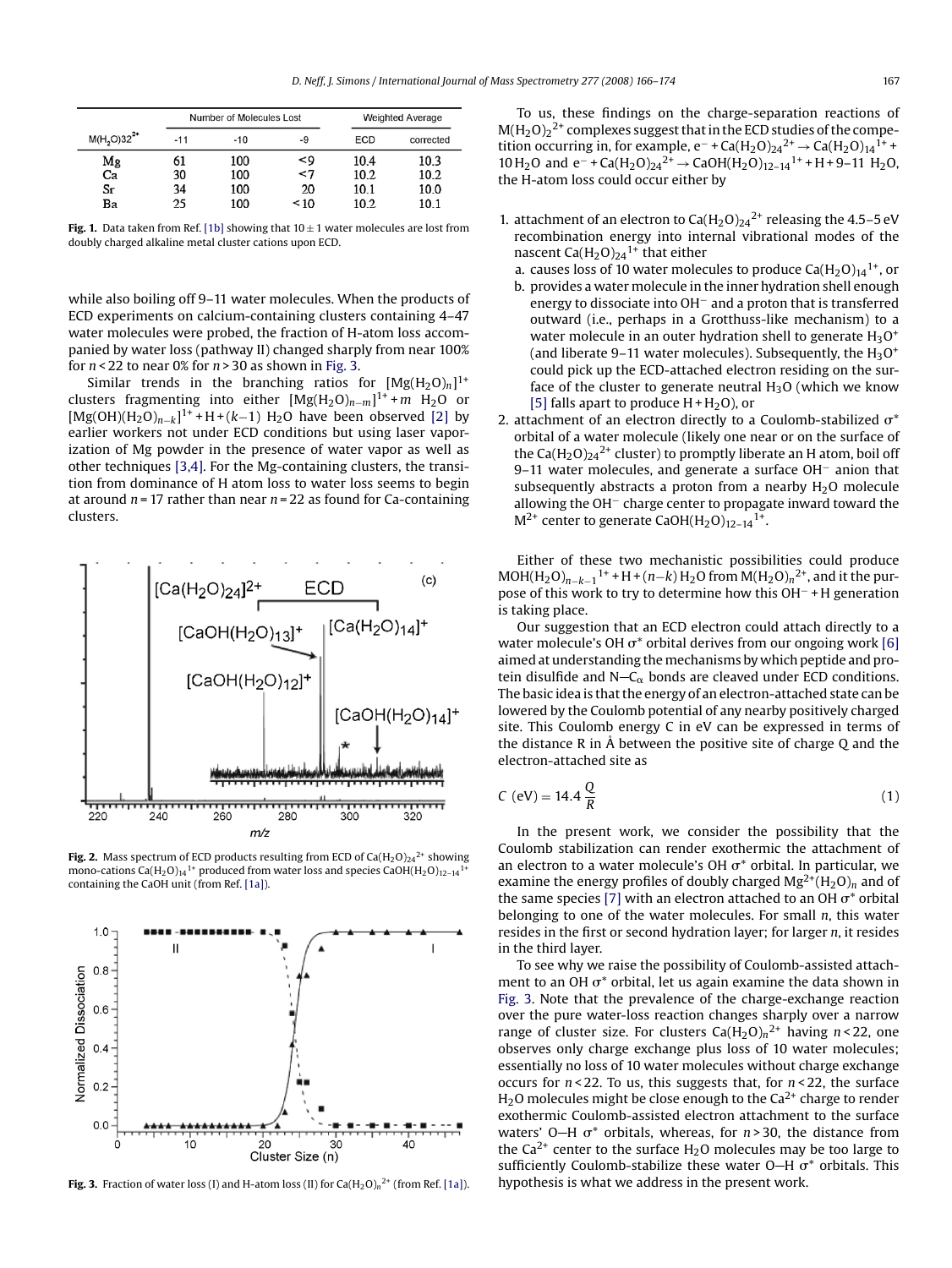#### <span id="page-2-0"></span>**2. Methods**

Based on our success in simulating peptide fragmentation events, we decided to perform our calculations at the unrestricted second-order Møller–Plesset (UMP2) level of theory using one set (1s1p) of extra-diffuse basis functions [\[8\]](#page-7-0) centered on the positive sites' central atom as well as aug-cc-pVDZ basis sets [\[9\]](#page-7-0) on all atoms. Because the methods we used are based on unrestricted wave functions, it is important to make sure that little artificial spin contamination enters into the final wave functions. We computed  $\langle S^2 \rangle$  for species studied in this work and found values not exceeding (before annihilation) the expected value of  $S(S+1) = 0.75$  by more than 0.01 for the Rydberg-attached and  $\sigma^*$ -attached doublets. For the parent  $[Mg(H_2O)_n]^2$ <sup>+</sup> clusters, as expected, the highest spin contamination  $S(S+1)$  = 0.95 occurred near asymptotes where an O-H bond is homolytically cleaved; at O-H bond lengths where curve crossings important in this study occurred, the spin contamination was much less.

In all of the calculations discussed below, the geometries used were obtained as follows:

- 1. For the parent  $[Mg(H_2O)_n]^2$ <sup>+</sup> clusters, the geometry was first optimized at the UHF level and then at the UMP2 level. When one of the O-H bonds was elongated, all of the other geometrical degrees of freedom were relaxed (at the UMP2 level), except for the constraints noted below relating to how we orient the outermost water molecules in clusters with second- or third-shell waters.
- 2. For the charge-reduced  $[Mg(H_2O)_n]^{1+}$  clusters with an electron attached to a surface Rydberg orbital, the geometry of the parent  $[Mg(H_2O)_n]^2$ <sup>+</sup> was used. This was done to allow us to determine the energy gained upon vertical attachment of an electron to  $[Mg(H_2O)_n]^{2+}.$
- 3. For the charge-reduced  $[Mg(H_2O)_n]^{1+}$  clusters with an electron attached to an O—H  $\sigma^*$  orbital, two sets of calculations were performed:
	- a. In one set, the geometry of the parent  $[Mg(H_2O)_n]^2$ <sup>+</sup> was used, again to allow us to consider vertical electron attachment.
	- b. In the second set, for each value of the elongated  $O-H$ bond length, the other geometrical degrees of freedom were relaxed. These data allowed us to explore how much additional energy is released as the  $O-H$  bond fragments and the cluster's geometry relaxes.

Difficulties arise when carrying out computations of the O–H  $\sigma^*$ electron-attached state at each O-H bond length, especially when the energy of this state is above that of the parent system. Under these circumstances, electron detachment can occur as variational collapse to the energy of the parent plus a free (i.e., continuum) electron takes place. In such cases, we had to use an approach that we have employed in many past applications [\[10\]](#page-7-0) to obtain the energy of this metastable electronic state. Specifically, we artificially increased by a small amount  $\delta q$  the nuclear charges of the atoms (the oxygen and hydrogen atoms forming the O–H  $\sigma^*$  state) involved in accepting the transferred electron, and carried out the UMP2 calculations with these artificial nuclear charges. By plotting the energies of the O—H  $\sigma^*$  state relative to that of the parent species for several values of the charge increment  $\delta q$  and extrapolating to  $\delta q$  = 0, we were able to obtain our approximations to the true energies of these metastable states.

Finally, we note that all calculations were performed using the Gaussian 03 suite of programs [\[11\], a](#page-7-0)nd the three-dimensional plots of the molecular orbitals were generated with the MOLDEN program [\[12\].](#page-7-0)



**Fig. 4.** MP2-level energies of neutral water (circles) and of H<sub>2</sub>O<sup>−</sup> (squares) in which the excess electron resides in the  $\sigma^*$  orbital of the OH bond being stretched. Also shown are the MP2 energies expected on the basis of Coulomb stabilization for the H<sub>2</sub>O<sup>−</sup> species in the presence of a Mg<sup>2+</sup> cation at distances from the H<sub>2</sub>O representative of the second (triangles) and third (diamonds) hydration shells of  $Mg^{2+}(H_2O)_n$ .

#### **3. Results**

*3.1. Building blocks: electron attachment to water or to Mg(H2O)6 2+*

The first set of results we display relate to the fragments upon which we base this study:  $Mg^{2+}$ ,  $Mg(H_2O)_n^{2+}$  clusters, and  $H_2O$ molecules. In Fig. 4, we show the energies of a single water molecule and of a water molecule with an electron attached to one of its OH  $\sigma^*$  orbitals as functions of the length of the OH bond within whose  $\sigma^*$  orbital the excess electron resides.

The lower two curves in Fig. 4 were obtained by shifting the upper H<sub>2</sub>O<sup>-</sup> curve downward by 6.1 eV and 3.8 eV [\[13\],](#page-7-0) and thus they offer approximations to what we expect to find for attaching an electron to a second or third hydration shell water molecule in larger  $Mg^{2+}(H_2O)_n$  clusters based on the Coulomb stabilization model. Later in this paper, we present results from actual ab initio calculations on such clusters.

We should note that the electronic nature of the anion state whose energy is plotted in Fig. 4 is of the shape-resonance type having one electron bound to the ground-state of  $H_2O$ . Other workers [\[14\]](#page-7-0) have examined electron–water collisions, focusing mainly on Feshbach states in which an excess electron binds to an excited electronic state of  $H_2O$ , but these studies have not produced energy profiles of the shape-resonance state's energy as functions of one O-H bond length as we needed here.

The main points to make about the data in Fig. 4 are:

- 1. It is substantially endothermic to vertically attach an electron to  $H<sub>2</sub>O$  in the absence of Coulomb stabilization. This means that an ECD electron will not attach to an OH  $\sigma^*$  orbital of a neutral water molecule in the absence of other influences because these electrons do not have sufficient kinetic energy.
- 2. The OH bond length would have to be extended to ca. 1.4  $\AA$  (prior to electron attachment) to render  $\sigma^*$  orbital attachment to neutral H<sub>2</sub>O feasible in the absence of the Coulomb potential. To access such a long OH bond length through vibrational motion, the temperature would have to be much higher than in ECD experiments.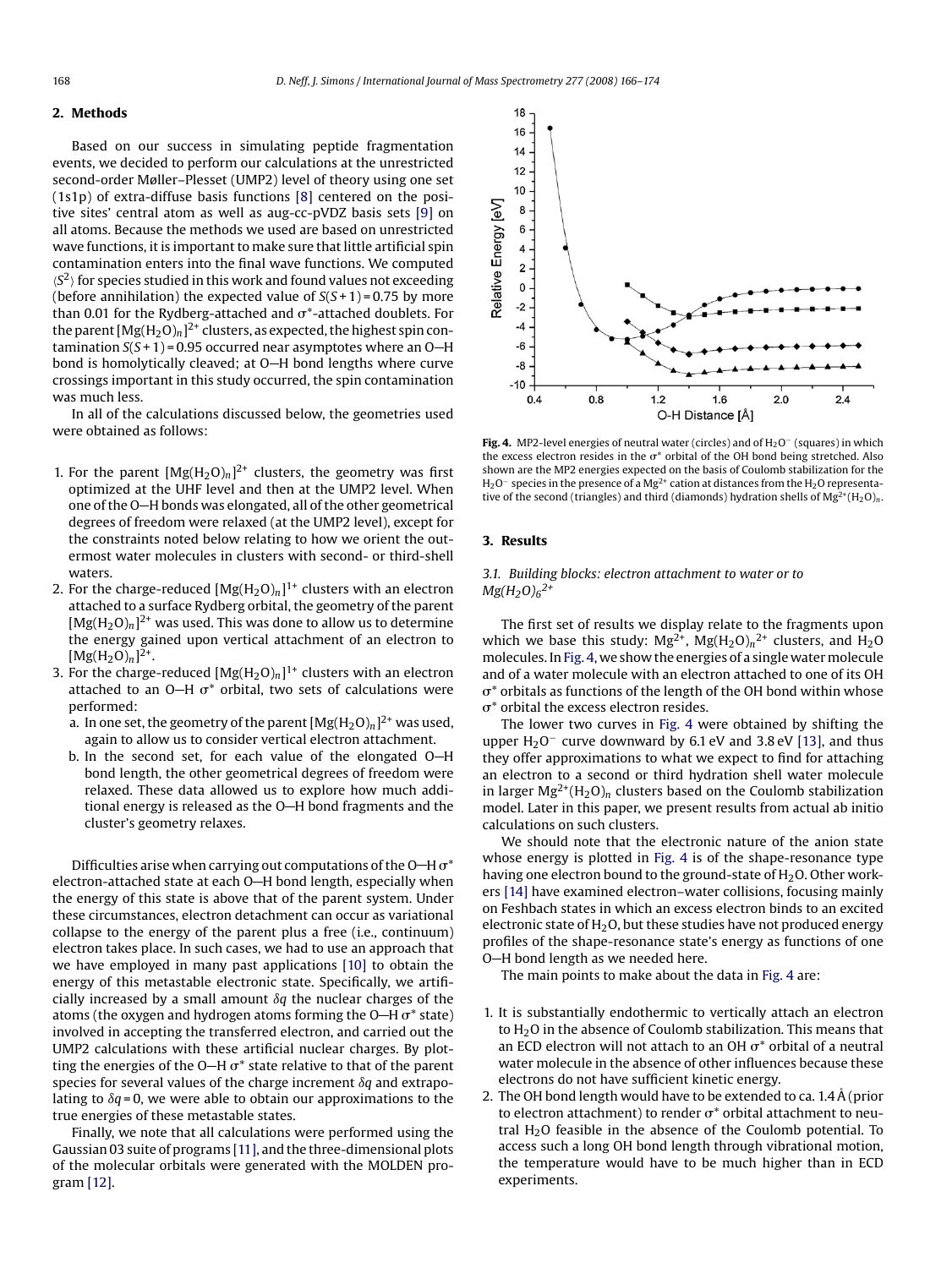<span id="page-3-0"></span>

**Fig. 5.** MP2-level minimum-energy structure of  $Mg^{2+}(H_2O)_6$  (top) in which the Mg-O distance is 2.1 Å, and surface-localized orbital to which an electron binds to form  $[Mg(H_2O)_6]^*$  (bottom).

- 3. With a Coulomb potential representative of that experienced by water molecules in the second hydration layer in  $Mg^{2+}(H_2O)_n$ , vertical electron attachment to an OH  $\sigma^*$  orbital might be exothermic.
- 4. With a Coulomb potential representative of that experienced by the third hydration layer in Mg<sup>2+</sup>(H<sub>2</sub>O)<sub>n</sub>, vertical electron attachment to an OH  $\sigma^*$  orbital is endothermic by ca. 0.3 eV.
- 5. Once an electron attaches to an OH  $\sigma^*$  orbital, fragmentation to form OH<sup>-</sup> and H is prompt because the  $\sigma^*$  potential surface is repulsive.

These data offer the first suggestions about can be expected for  $Mg^{2+}(H_2O)_n$  clusters.

However, there is another electron-attached state whose energy profile is not shown in [Fig. 4,](#page-2-0) and this state can compete with the O—H  $\sigma^*$  attachment processes just discussed. In Fig. 5, we show the optimized structure obtained for the  $Mg^{2+}(H_2O)_6$  cluster we employ to model the first solvation shell of  $Mg^{2+}$  as well as the lowest-energy Rydberg orbital formed when this cluster binds an excess electron. Such surface-localized states have been suggested as being involved in  $[Mg(H_2O)_n]^{1+}$  clusters by several earlier workers who have considered the stabilities of  $[Mg(H_2O)_n]^{1+}$  clusters [\[15–22\]. I](#page-7-0)n such a "surface-state" Rydberg orbital, the electron is bound by ca. 5 eV [\[23\], a](#page-7-0)nd it is attachment to this orbital that can compete with O–H  $\sigma^*$  attachment. We note that the 5 eV binding energy is in line with what was inferred [\[1a,1b\]](#page-7-0) from experimen-tal data [\[24\],](#page-7-0) and that the optimized Mg-O distance  $(2.1 \text{ Å})$  in  $Mg^{2+}(H_2O)_6$  is similar to what was found [\[25\]](#page-7-0) other workers' earlier calculation on such species.

Now, let us combine the knowledge presented above to anticipate what is likely to happen when an electron binds to a  $[\text{Mg}(H_2O)_n]^2$ <sup>+</sup> cluster containing more than six water molecules. For clusters in which the first hydration shell is filled (i.e., *n* > 6) but with the second hydration shell not completely filled, we expect either of two things to happen when an electron attaches:

- 1. The electron can attach to a surface-localized Rydberg orbital of the cluster (in a 5-eV exothermic process) to form a chargereduced species [Mg(H2O)6]+ (H2O)*<sup>n</sup>*−<sup>6</sup> containing *<sup>n</sup>*−6 water molecules outside the first hydration layer, or
- 2. The electron might attach to an O–H  $\sigma^*$  orbital of a water molecule residing in the second hydration shell generating  $[Mg(H_2O)_6]^{2+}$  (OH<sup>-</sup>) (H<sub>2</sub>O)<sub>n−7</sub> + H. As we show later, this process is 4 eV exothermic and releases an H atom.

In either of these two processes, the considerable exothermicity would be expected to also boil off up to water molecules. The data of [Fig. 4](#page-2-0) suggest that a water molecule residing at a distance outside the second hydration shell is unlikely to attach an electron.

### *3.2. The [Mg(H2O)6] 2+ H2O and [Mg(H2O)6] 2+ (H2O)2 model systems*

We next had to construct two model systems in which we explored what happens when an electron attaches to an O–H  $\sigma^*$ orbital of a water molecule occupying a site on either the second or third hydration shell of a  $Mg^{2+}(H_2O)_n$  cluster.

To form a representation of a cluster with one water molecule outside two hydration shells, we would have to first determine how many molecules constitute the second-shell and then add one more. To the best of our knowledge, it is not known with much certainty how many water molecules lie in the second-shell (for either  $Mg^{2+}$  or Ca<sup>2+</sup>). Moreover, it would be extremely computationally difficult to perform the kind of calculations used in this work on such a large cluster. For these reasons, we chose to model the behavior of a water molecule residing within the third hydration shell using the second model species shown in [Fig. 6.](#page-4-0)

To construct this  $Mg^{2+}(H_2O)_8$  cluster, we constrained the oxygen atoms of the two water molecules' outside the first hydration shell to lie on a line connecting the  $Mg^{2+}$  ion to an oxygen atom of one of the six water molecules in the first hydration layer. If we do not so constrain the outer two water molecules, geometry optimization leads to a structure with the outer two molecules in the second hydration shell, thereby defeating our strategy of having one water molecule in the second-shell and another at a distance characteristic of the third shell.

With this constraint in place, we optimized the geometries of model systems containing seven or eight water molecules. We obtained the structure described in [Fig. 6](#page-4-0) for the  $Mg^{2+}(H_2O)_6$  $(H<sub>2</sub>O)<sub>2</sub>$  case; the optimized structure of  $Mg<sup>2+</sup>(H<sub>2</sub>O)<sub>6</sub>$  (H<sub>2</sub>O)<sub>1</sub> was essentially identical except for the third-shell water.

The first thing to note about the structures of these model systems is that the Mg-O distance associated with the first hydration shell are essentially the same as we found (Fig. 5) for  $Mg^{2+}(H_2O)_6$ . This means that the presence of the (model) second- and thirdshell water molecules does not qualitatively alter the structure of the first-shell. Of course, we cannot with certainty conclude that the locations of the inner six water molecules relative to the  $Mg^{2+}$ ion will remain so unchanged as more water molecules are added to the second-shell, but these data suggest that changes will likely be small. Also, the  $O - O$  distances in the seven and eight water model compounds (2.6–2.9 Å) are similar to the  $O$ –O distance in the water dimer  $(2.98 \text{ Å})$ .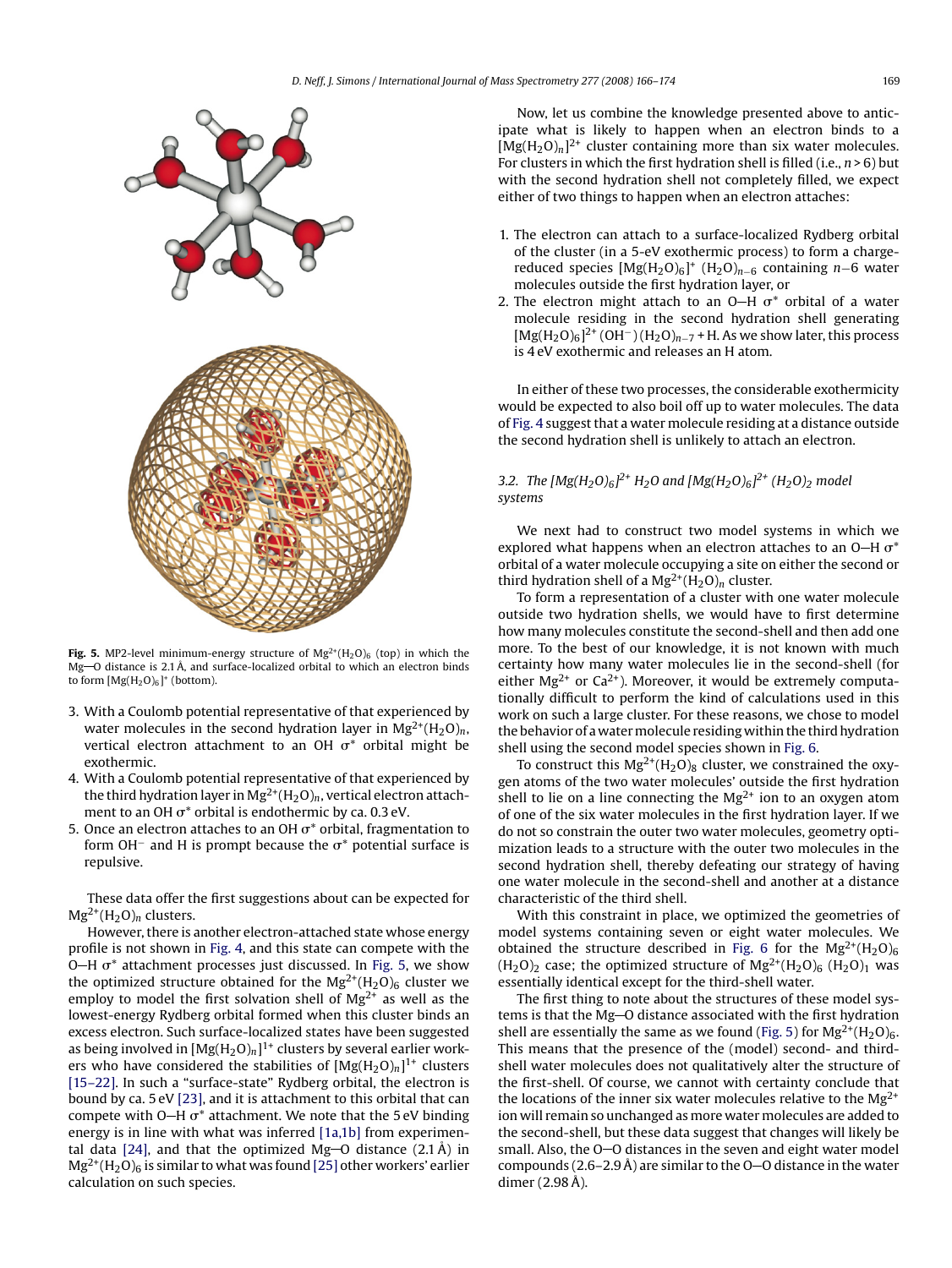<span id="page-4-0"></span>

**Fig. 6.**  $Mg^{2+}(H_2O)_{6}$  (H<sub>2</sub>O)<sub>2</sub> structure used to model one full hydration shell with two water molecules occupying distances characteristic of second and third shells. The Mg $-$ O distances are 2.1 Å, 4.7 Å, and 7.6 Å for the first-, second-, and third-shell water molecules, respectively. In the seven-water cluster, the respective distances are  $2.1\text{\AA}$  and  $4.8\text{\AA}$ 

#### *3.3. The surface Rydberg and O H* -*\* orbitals*

In Fig. 7, we show the surface-localized Rydberg orbitals for the  $Mg^+(H_2O)_6$  (H<sub>2</sub>O)<sub>1</sub> and  $Mg^+(H_2O)_6$  (H<sub>2</sub>O)<sub>2</sub> model systems.

These orbitals look much like the Rydberg orbital of the  $Mg^+(H_2O)_6$  cluster shown in [Fig. 5.](#page-3-0) Moreover, the strength with which they bind the excess electron (5 eV) is also essentially the same as in the  $Mg^+(H_2O)_6$  case and what others found earlier for larger  $[Mg(H_2O)_n]^{1+}$  clusters [\[26\].](#page-7-0) Note that these orbitals have most of their density in regions near the first-shell water molecules where they can experience the most attraction from the  $Mg^{2+}$  ion's potential.

In [Fig. 8,](#page-5-0) the relaxed geometries of the parent  $Mg^{2+}(H_2O)_6$  $(H<sub>2</sub>O)<sub>1</sub>$  and  $Mg<sup>2+</sup>(H<sub>2</sub>O)<sub>6</sub>$  (H<sub>2</sub>O)<sub>2</sub> species are shown (top) as well as the relaxed geometries (bottom) of the corresponding species in which an electron is attached to an O–H  $\sigma^*$  orbital on the outermost water molecule for one value of the elongated O-H bond length. In addition, [Fig. 8](#page-5-0) displays the O—H  $\sigma^*$  orbitals for these states.

In the bottom pictures, the antibonding character of the  $O-H$ orbital is clearly shown. Even after the geometries are allowed to relax, the Mg-O distances within the inner hydration shell do not differ significantly from those in the bare  $Mg^{2+}(H_2O)_6$  or in the surface-bound state of  $Mg^+(H_2O)_6$ .

#### *3.4. Energy profiles of parent and electron-attached species*

In [Fig. 9,](#page-6-0) we display the energy profiles, as functions of the elongated O-H bond length on the outermost water molecule, for  $Mg^{2+}(H_2O)_6$  (H<sub>2</sub>O)<sub>1</sub> and  $Mg^{2+}(H_2O)_6$  (H<sub>2</sub>O)<sub>2</sub> as well as for states with an electron attached either to the surface-localized Rydberg orbital or to an O–H  $\sigma^*$  orbital of the outermost water molecule. For the  $\sigma^*$ -attached states, we show data pertinent to vertical electron attachment at the parent's optimized geometry and for attachment into this  $\sigma^*$  orbital after which the charge-reduced cluster's geometry is allowed to "relax" to become optimal for this charge state. The former allows us to draw conclusions about whether an electron can exothermically attach when the cluster is at a geometry near that of the parent. The latter tells us how much additional energy is released once an electron is attached and the charge-reduced species relaxes.

The first thing to notice in [Fig. 9](#page-6-0) is, for both model clusters, the Rydberg-attached state's energy profile parallels that of the parent and lies 5 eV below the parent, as expected from our earlier findings. This suggests that electron attachment to a cluster that has most of its first hydration shell accessible (i.e., with not many water molecules occupying sites in the second-shell) can be expected to generate a surface-bound Rydberg state [\[15\]](#page-7-0) and to liberate 5 eV, which can, in turn, boil off 10 water molecules. The next thing to notice is that the  $\sigma^*$ -attached state's curves are similar to what the simple Coulomb model reflected in [Fig. 4](#page-2-0) suggested.

The data shown in [Fig. 9](#page-6-0) also suggest that, near O-H bond lengths accessible by zero-point vibrational motion prior to electron attachment, direct attachment to an O–H  $\sigma^*$  orbital of a second-shell water molecule *might* be feasible because the neutral and unrelaxed anion's curves intersect near the minimum of the



**Fig. 7.** Surface Rydberg orbitals of  $Mg^{2+}(H_2O)_n$  containing seven (right) or eight (left) water molecules.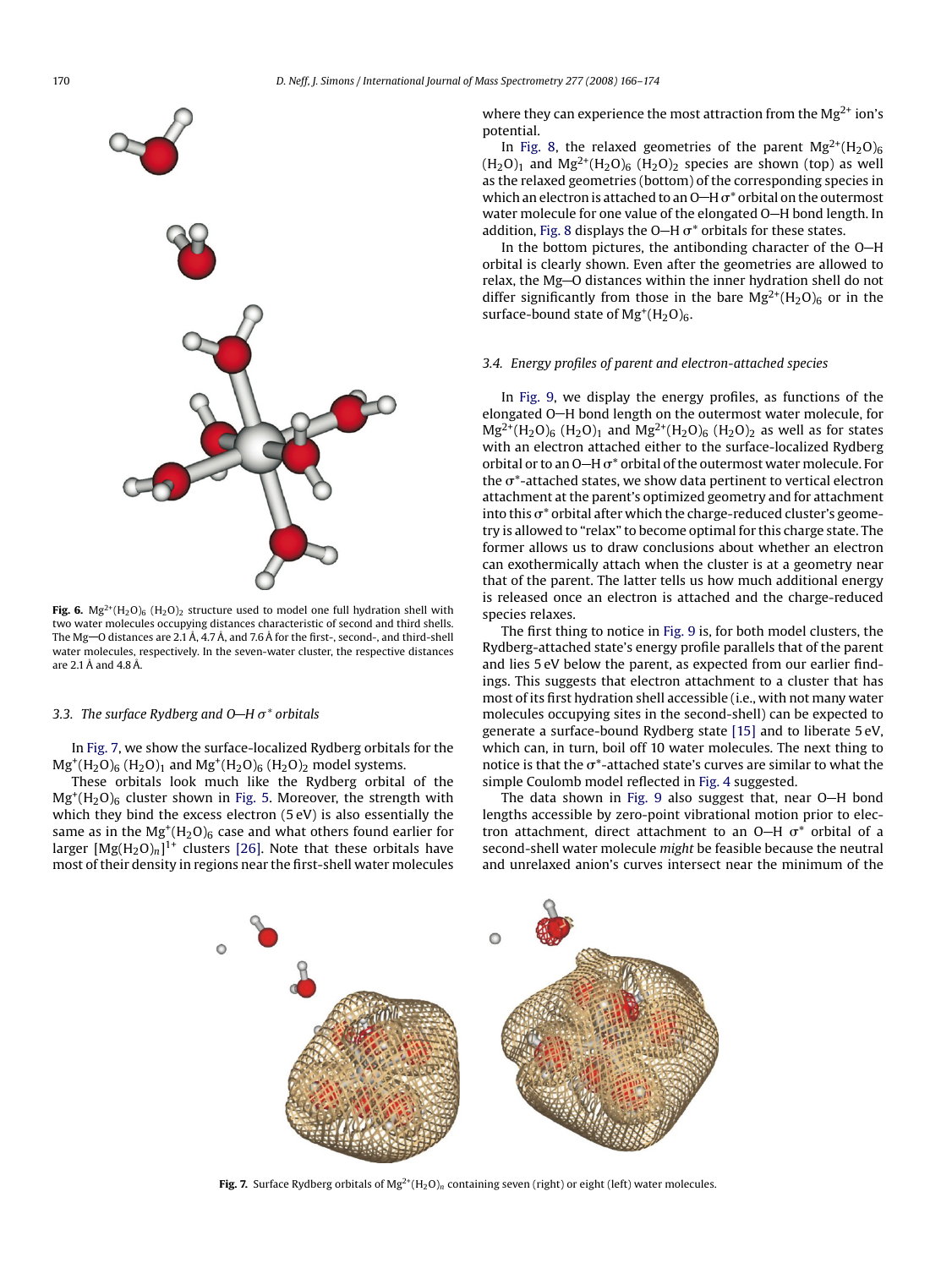<span id="page-5-0"></span>

**Fig. 8.** Relaxed geometries of dications containing seven or eight water molecules (top) and of species with electron attached to O—H  $\sigma^*$  orbital of outermost water molecule, with this orbital shown (bottom).

neutral. However, attachment to a  $\sigma^*$  orbital of a third-shell water molecule is not because the neutral and unrelaxed anion curves intersect far above the neutral's minimum.

One more conclusion can be drawn from [Fig. 9](#page-6-0) for the case of clusters having partially filled second hydration shells. Specifically, if an electron were captured into the surface-localized Rydberg orbital, it is unlikely to subsequently be transferred from this orbital into an O–H  $\sigma^*$  orbital of one of the second-shell water molecules. The electron would attach to the Rydberg orbital at  $O-H$  bond lengths that are thermally accessible (i.e., near  $1 \text{\AA}$ ). To undergo transfer to a second-shell O—H  $\sigma^*$  orbital, the O—H bond length would have to elongate to near 1.5 Å, where the  $\sigma^*$ -attached and Rydberg-attached curves cross. To access such a bond length, the cluster would have to retain within its O-H stretching coordinate ca. 2 eV of the 5 eV released in the electron capture event, which would be highly improbable.

In summary, the formation of  $[Mg(H_2O)_6]^2^+$  (OH<sup>-</sup>) (H<sub>2</sub>O)<sub>n−7</sub> + H from clusters with partially filled second shells would be expected to arise from the direct attachment of ECD electrons to secondshell O—H  $\sigma^*$  orbitals, but only if O—H bond lengths at which the unrelaxed  $\sigma^*$ -attached and parent species surfaces intersect are accessible. Formation of  $[Mg(H_2O)_6]^{2+}$  (OH<sup>-</sup>) (H<sub>2</sub>O)<sub>n−7</sub> + H by first attaching to the surface Rydberg orbital and then undergoing electron transfer to a second-shell O–H  $\sigma^*$  orbital will not happen. However, to attach an electron to a second-shell O—H  $\sigma^*$ orbital requires there be ca.  $0.3 \text{ eV}$  in the O-H vibrational mode prior to electron attachment to access where the unrelaxed  $\sigma^*$ attached and parent's curves cross. Under ECD conditions, accessing this crossing seems doubtful, so we are now lead to examine another possibility that a first-shell water molecule undergoes direct attachment into one of its O–H  $\sigma^*$  orbitals to generate the H + OH− units.

#### *3.5. The role of first-shell O H* -*\* orbitals*

In this component of our investigation, we attempted to simulate what happens when an ECD electron is captured by a cluster containing a full first hydration shell plus additional water molecules, but not enough additional waters to complete the second hydration shell. Although we utilize a model containing only a full first hydration shell of six water molecules in these simulations, we view this study to be pertinent to clusters containing additional (i.e., second-shell) waters as long as (i) at least one first-shell water molecule is exposed (i.e., has one of its OH  $\sigma^*$  orbitals spatially exposed) to the incoming ECD electron and (ii) the cluster's surface is able to capture an electron into a surface-bound Rydberg orbital in a ca. 5 eV exothermic process [\[26\].](#page-7-0)

We assume that the ECD electron can access either a surfacebound Rydberg orbital or one of the O–H  $\sigma^*$  orbitals of a first-shell water molecule, and we examine what can happen subsequent to either such capture event. In [Fig. 10,](#page-6-0) we show energy profiles as functions of an O-H bond length of one of the first-shell water molecules. Profiles are shown for the parent  $Mg^{2+}(H_2O)_6$  as well as for species in which an attached electron resides in the Rydberg orbital and in which the excess electron resides in an O–H  $\sigma^*$ orbital of one of the first-shell water molecules [\[27\]. A](#page-7-0)gain, for the  $\sigma^*$ -attached state, both unrelaxed and relaxed energies are plotted.

The energy landscapes of [Fig. 10](#page-6-0) allow us to predict that:

- a. Vertical attachment into a first-shell water molecule's O–H  $\sigma^*$ orbital can take place because the unrelaxed  $\sigma^*$ -attached curve lies below that of the parent near the parent's equilibrium bond length.
- b. Subsequent to such a direct  $\sigma^*$ -attachment, an H atom will be liberated (promptly because of the repulsive nature of the  $\sigma^*$  surface) and up to 5 eV may be deposited into the charge-reduced  $[Mg(OH)(H<sub>2</sub>O)<sub>5</sub>]$ <sup>1+</sup> cluster ion thus boiling off as many as 10 second-shell water molecules. However, it is more likely, if this process occurs, that translationally hot H atoms will be ejected and fewer than 10 water molecules boiled off.
- c. Alternatively, an ECD electron can attach to a Rydberg orbital, releasing 5 eV, which, after energy randomization occurs, can boil of up to 10 second-shell water molecules.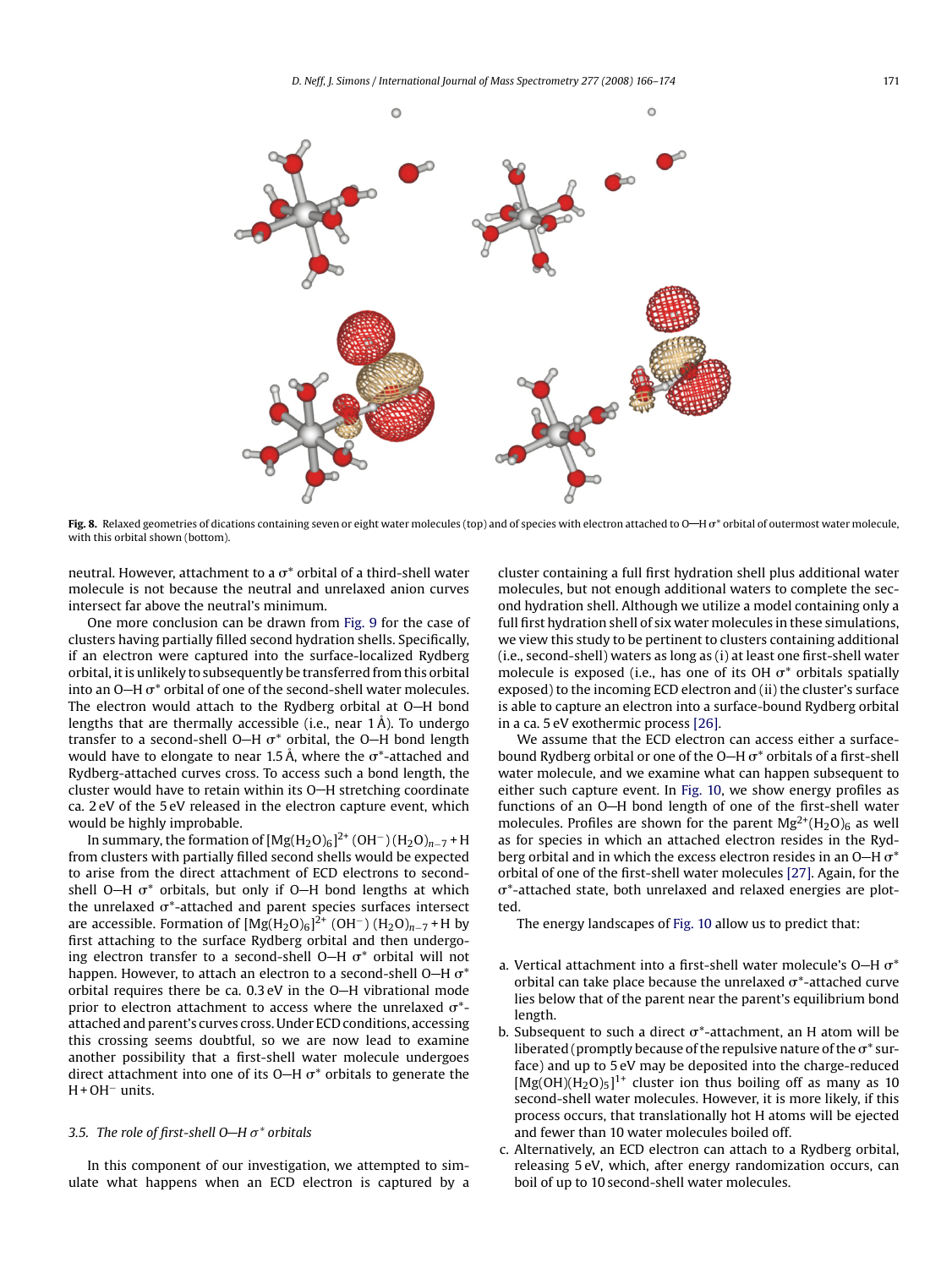<span id="page-6-0"></span>

**Fig. 9.** MP2-energies of the parent dication (circles), Rydberg-attached (squares), unrelaxed  $\sigma^*$ -attached (triangles), and relaxed  $\sigma^*$ -attached (diamonds) states for clusters with seven (top) and eight (bottom) water molecules.



**Fig. 10.** MP2 energies of the parent dication (circles), surface Rydberg-attached (squares), unrelaxed  $\sigma^*$ -attached (triangles), and relaxed  $\sigma^*$ -attached (diamonds) states for the  $[Mg(H_2O)_6]^{2+}$  cluster. See [\[28\]](#page-7-0) for explanation of open squares.

d. Finally, after an ECD electron attaches to a Rydberg orbital and the 5 eV exothermicity is randomized among the cluster's vibrational modes, the electron can subsequently transfer into an O-H  $\sigma^*$  orbital of one of the first-shell water molecules. This requires surmounting the small barrier where the Rydberg and relaxed [\[29\]](#page-8-0)  $\sigma^*$ -attached curves cross near 1.3 Å in Fig. 10. After crossing (some tunneling is also possible) this barrier, the cluster will release an H atom and generate a charge-reduced cluster containing the OH− unit. This cluster can retain enough internal energy to also boil off 10 water molecules.

#### **4. Summary**

Let us return now to discuss how the possibilities raised above can be consistent with, and thus help interpret, the data shown in [Fig. 3. I](#page-1-0)n particular, why is it that the channel producing an H atom and OH<sup>−</sup> (and boiling off 10 water molecules) dominates for Mg<sup>2+</sup> clusters with *n* < 17, while the channel that only boils off 10 water molecules dominates for  $n > 17$ ? This same question can be asked for the  $Ca^{2+}$  clusters where the transition occurs [\[2\]](#page-7-0) near  $n = 22$ . In our opinion, our simulations suggest that these trends can be explained as follows:

- 1. For Ca<sup>2+</sup> clusters with  $n > 30$  (or Mg<sup>2+</sup> clusters with  $n > c$ a. 17), the second hydration shell is full. Direct attachment to a second-shell O–H  $\sigma^*$  orbital is probably not feasible, which explains why no H atom loss is observed. The only thing that can happen is attachment to a surface-localized Rydberg orbital followed by boiling off ca. 10 water molecules once the 5 eV exothermicity has been randomized. The same conclusion applied to  $Mg^{2+}$  clusters with *n* > 17.
- 2. For  $Ca^{2+}$  clusters with  $6 < n < 22$  (or  $Mg^{2+}$  clusters with  $6 < n < 17$ ), the second hydration shell is not full, so O–H  $\sigma^*$  orbitals of some of the first-shell watermolecules are spatially exposed to the ECD electron. Therefore, it is possible that an ECD electron can be captured directly into a first-shell O—H  $\sigma^*$  orbital or into a Rydberg orbital. Although our simulations cannot evaluate the branching ratio between the latter two possibilities, the experimental data of Ref. [\[1\]](#page-7-0) provide strongly suggestive guidance. In particular, if direct attachment to first-shell O–H  $\sigma^*$  orbitals were dominant, one would expect the number of water molecules boiled off when H and OH− are formed to begin at 10 but to range to significantly smaller numbers because the H atom would carry away a substantial fraction of the 5 eV exothermicity in the form of kinetic energy.
- 3. In contrast, if attachment to a Rydberg orbital followed by electron transfer (after energy randomization) to a first-shell O-H  $\sigma^*$  orbital were dominant, then most of the 5 eV exothermicity would be retained in the cluster and available to boil off water molecules, and one should thus observe mostly 10 water molecules being ejected. Indeed, the latter outcome is what is seen when OH<sup>−</sup> and H are formed, so this means it is most likely that the initial ECD electron capture event occurs into a surface Rydberg orbital and that H + OH− formation involves electron transfer from the Rydberg orbital to an O–H  $\sigma^*$  orbital.

These mechanistic proposals are similar to one offered earlier (e.g., see [Fig. 7](#page-4-0) in Ref. [\[2\]\)](#page-7-0) by others who studied water loss in  $[Mg(H_2O)_n]$ <sup>1+</sup> clusters formed under different conditions than those arising in Ref. [\[1\]. T](#page-7-0)he features contained in our proposals that are new include (i) the idea that an ECD electron may attach directly to an O–H  $\sigma^*$  orbital and (ii) the suggestion that electron transfer from the surface Rydberg orbital to a first-shell O–H  $\sigma^*$ orbital is probably a key event in forming H and OH−.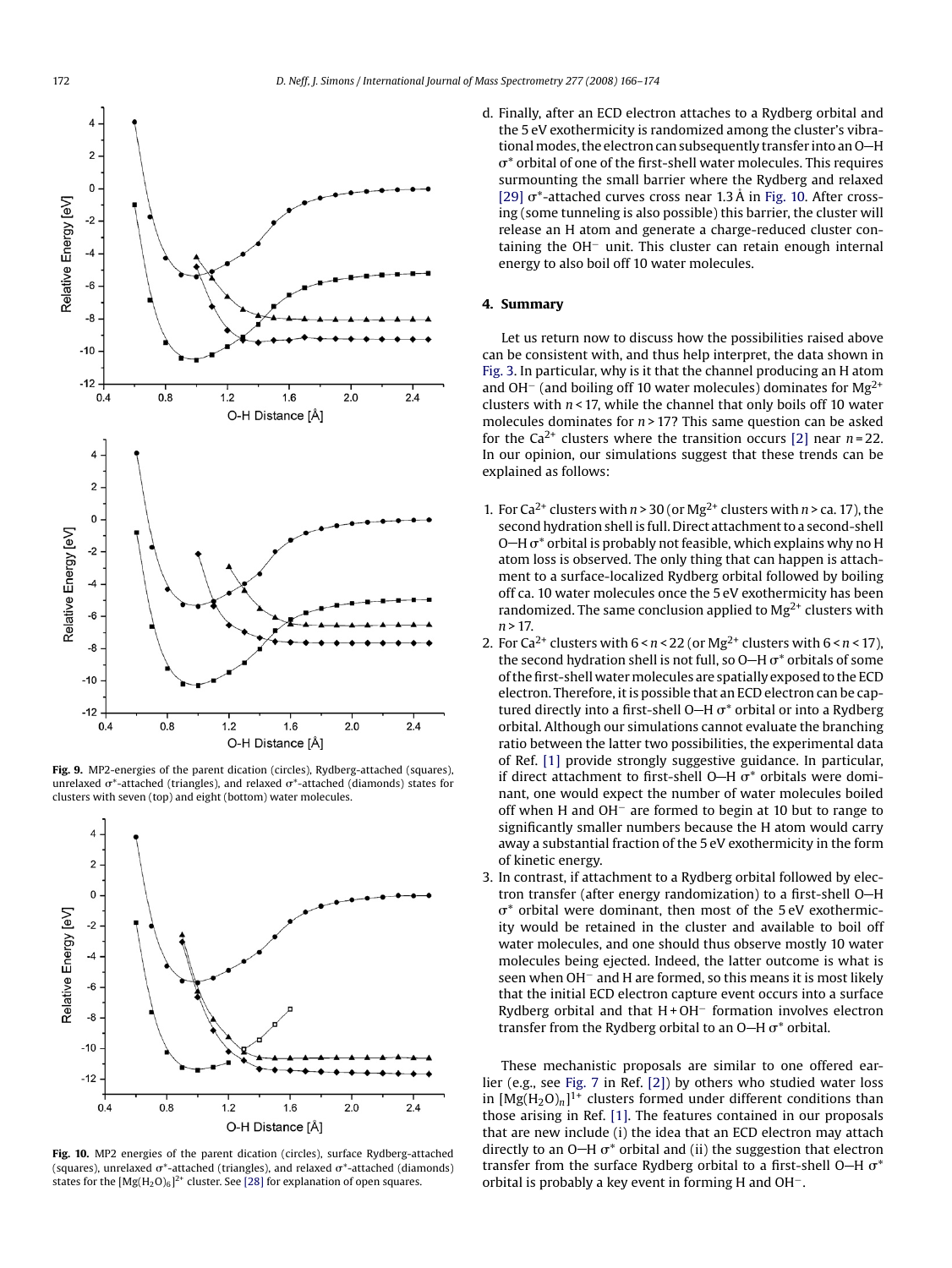<span id="page-7-0"></span>Finally, it may be useful to reflect on the circumstances under which one expects to observe phenomena similar to those studied here. First, to have direct attachment to an antibonding orbital of the ligand (i.e.,  $H_2O$  in our case), the electron affinity (EA in eV) of the ligand fragment (OH) plus the Coulomb stabilization *C* of this EA from the metal ion having charge *Q* (*C* = 14.4 *Q*/*R*) must exceed the homolytic bond dissociation energy  $D_0$  (in eV) of the ligand:

$$
EA + 14.4 \frac{Q}{R} > D_0.
$$
 (2)

This condition allows the asymptote of the  $\sigma^*$ -attached state to lie below the minimum on the parent ion's surface. This makes it possible for direct attachment to the ligand antibonding orbital to occur (if the  $\sigma^*$ -attached surface is not too repulsive at shorter distances). However, to permit the process found to dominate here (Rydberg attachment followed by Rydberg-to- $\sigma^*$  electron transfer), EA + 14.4*Q*/*R* must be near or below the bottom of the Rydbergattached state's curve:

$$
EA + 14.4 \, Q/R \ge D_0 + EA_{Rydgerg}.\tag{3}
$$

here, EA<sub>Rydberg</sub> is the electron binding energy of the Rydbergattached state. For the  $[Mg(H_2O)_n]^{2+}$  clusters studied here, the EA of OH is ca. 2 eV,  $D_0$  is 5 eV,  $\overline{Q}$  is 2, and EA<sub>Rydberg</sub> is 5 eV. Eq. (2) then requires 14.4*Q*/*R* to be 8 eV or larger, which implies *R* must be 3.35 Å or shorter. Clearly (see [Fig. 6\),](#page-4-0) the Mg-O distance  $(2.1 \text{ Å})$  of a first-shell water molecule meets this criterion, but the second- and third-shell distances do not.

The conditions put forth in Eq. (3) can offer guidance to others who study ECD in clusters consisting of a multiply charged ion surrounded by solvent molecules. In particular, to enhance the channel in which electron transfer to a solvent antibonding orbital occurs, it helps to have:

a. a solvent fragment with a large EA,

- b. a cation with a small ionic radius [\[30\]](#page-8-0) (so *R* can be small),
- c. a solvent with weak bonds (so  $D_0$  is small).

At first glance, it would appear from Eq. (2) that using a cation of high charge (*Q*) would also help because 14.4*Q*/*R* would be large. However, the electron binding energy of the Rydberg-attached state  $(EA<sub>Rvdberg</sub>)$  scales as  $Q<sup>2</sup>$ , so one must also include this dependence when reaching conclusions.

#### **Acknowledgements**

This work has been supported by NSF Grant No. 0240387. Significant computer time provided by the Center for High Performance Computing at the University of Utah is also gratefully acknowledged. J.S. wishes to congratulate Prof. Eugen Illenberger on this occasion and remind him of the wonderful mountain bike adventure they shared in 2007 in Park City, Utah.

#### **References**

- [1] (a) R.D. Leib, W.A. Donald, M.F. Bush, J.T. O'Brien, E.R. Williams, J. Am. Soc. Mass Spectrom. 18 (2007) 1217; (b) R.D. Leib, W.A. Donald, M.F. Bush, J.T. O'Brien, E.R. Williams, J. Am. Chem.
- Soc. 129 (2007) 4894. [2] C. Berg, M. Beyer, U. Achatz, S. Joos, G. Niedner-Schatteburg, V.E. Bondybey,
- Chem. Phys. 239 (1998) 379. [3] A.C. Harms, S.N. Khanna, A.B. Chen, A.W. Castleman, J. Chem. Phys. 100 (1994)
- 3540. [4] M. Sanekata, F. Misaizu, K. Fuke, S. Iwata, K. Hashimoto, J. Am. Chem. Soc. 117
- (1995) 347.
- [5] J. Simons, M. Gutowski, Chem. Rev. 91 (1991) 669.
- [6] (a) I. Anusiewicz, J. Berdys-Kochanska, J. Simons, J. Phys. Chem. A109 (2005) 5801;

(b) I. Anusiewicz, J. Berdys-Kochanska, P. Skurski, J. Simons, J. Phys. Chem. A110  $(2006)$  1261:

- (c) A. Sawicka, P. Skurski, R.R. Hudgins, J. Simons, J. Phys. Chem. B107 (2003) 13505;
- (d) M. Sobczyk, P. Skurski, J. Simons, Adv. Quantum Chem. 48 (2005) 239;
- (e) A. Sawicka, J. Berdys-Kochaska, P. Skurski, J. Simons, Int. J. Quantum Chem. 102 (2005) 838;
- (f) I. Anusiewicz, J. Berdys, M. Sobczyk, A. Sawicka, P. Skurski, J. Simons, J. Phys. Chem. A 109 (2005) 250;
- (g) P. Skurski, M. Sobczyk, J. Jakowski, J. Simons, Int. J. Mass Spectrom. 265 (2007) 197;
- (h) M. Sobczyk, D. Neff, J. Simons, Int. J. Mass Spectrom. 269 (2008) 149;
- (i) M. Sobczyk, J. Simons, Int. J. Mass Spectrom. 253 (2006) 274;
- (j) M. Sobczyk, J. Simons, J. Phys. Chem. B 110 (2006) 7519.
- [7] We chose to begin our studies with the Mg<sup>2+</sup> clusters rather than clusters containing  $Ca^{2+}$  to constrain the computational cost of our ab initio calculations. However, as we discuss later, our findings likely help clarify what is going on in all of the alkaline earth dication systems studied in Ref. [1].
- [8] (a) M. Gutowski, J. Simons, J. Chem. Phys. 93 (1990) 3874;
- (b) P. Skurski, M. Gutowski, J. Simons, Int. J. Quantum Chem. 80 (2000) 1024. [9] R.A. Kendall, T.H. Dunning Jr., R.J. Harrison, J. Chem. Phys. 96 (1992) 6796.
- [10] This device was first used in B. Nestmann, S.D. Peyerimhoff, J. Phys. B 18 (1985)  $615:$ 
	- B. Nestmann, S.D. Peyerimhoff, J. Phys. B 18 (1985) 4309.
- [11] M.J. Frisch, G.W. Trucks, H.B. Schlegel, G.E. Scuseria, M.A. Robb, J.R. Cheeseman, J.A. Montgomery Jr., T. Vreven, K.N. Kudin, J.C. Burant, J.M. Millam, S.S. Iyengar, J. Tomasi, V. Barone, B. Mennucci, M. Cossi, G. Scalmani, N. Rega, G.A. Petersson, H. Nakatsuji, M. Hada, M. Ehara, K. Toyota, R. Fukuda, J. Hasegawa, M. Ishida, T. Nakajima, Y. Honda, O. Kitao, H. Nakai, M. Klene, X. Li, J.E. Knox, H.P. Hratchian, J.B. Cross, C. Adamo, J. Jaramillo, R. Gomperts, R.E. Stratmann, O. Yazyev, A.J. Austin, R. Cammi, C. Pomelli, J.W. Ochterski, P.Y. Ayala, K. Morokuma, G.A. Voth, P. Salvador, J.J. Dannenberg, V.G. Zakrzewski, S. Dapprich, A.D. Daniels, M.C. Strain, O. Farkas, D.K. Malick, A.D. Rabuck, K. Raghavachari, J.B. Foresman, J.V. Ortiz, Q. Cui, A.G. Baboul, S. Clifford, J. Cioslowski, B.B. Stefanov, G. Liu, A. Liashenko, P. Piskorz, I. Komaromi, R.L. Martin, D.J. Fox, T. Keith, M.A. Al-Laham, C.Y. Peng, A. Nanayakkara, M. Challacombe, P.M.W. Gill, B. Johnson, W. Chen, M.W. Wong, C. Gonzalez, J.A. Pople, Gaussian, Inc., Wallingford CT, 2004.
- [12] G. Schaftenaar, J.H. Noordik, J. Comput.-Aided Mol. Des. 14 (2000) 123.
- [13] These shifts are made to simulate a +2 charge (i.e., a  $Mg^{2+}$  ion) 4.7 Å or 7.5 Å away from the oxygen atom where the excess electron resides in OH<sup>-</sup>
- [14] D.J. Haxton, T.N. Rescigno, C.W. McCurdy, Phys. Rev. A 72 (2005) 022705; G. Seng, F. Lindler, J. Phys. B 9 (1976) 2539;
	- A. Jain, D.G. Thompson, J. Phys. B 16 (1977) L347.
- [15] In Ref. [2] it was pointed out that such orbitals can be involved in binding an electron to the surface of such clusters. From our past works on ECD of positively charged peptides, we believe that the initial electron capture event occurs into an excited Rydberg orbital after which a series of radiative or radiationless relaxation steps occurs, ultimately leading to the ground-Rydberg state shown in [Fig. 8.](#page-5-0)
- [16] C. Berg, U. Achatz, M. Beyer, S. Joos, G. Albert, T. Schindler, G. Niedner-Schatteburg, V.E. Bondybey, Int. J. Mass Spectrom. Ion Process. 167/168 (1997) 723.
- [17] F. Misaizu, K. Tsukamoto, M. Sanekata, K. Fuke, Chem. Phys. Lett. 188 (1992) 241.
- [18] F. Misaizu, K. Sanekata, K. Fuke, J. Chem. Phys. 100 (1994) 1161.
- [19] K. Fuke, F. Misaizu, M. Sanekata, K. Tsukamoto, S. Iwata, Z. Phys. D 26 (1993) 180.
- [20] M. Sanekata, F. Misaizu, K. Fuke, S. Iwata, K. Hashimoto, J. Am. Chem. Soc. 117 (1995) 747.
- [21] H. Watanabe, S. Iwata, K. Hashimoto, F. Misaizu, K. Fuke, J. Am. Chem. Soc. 117 (1995) 755.
- [22] M. Beyer, C. Berg, H.W. Görlitzer, T. Schindler, U. Achatz, G. Gilbert, G. Niedner-Schatteburg, V.E. Bondybey, J. Am. Chem. Soc. 118 (1996) 7386.
- [23] For comparison,  $Mg^{2+}$  binds an electron to its 3s orbital to form  $Mg^+$  by ca. 15 eV.
- [24] Specifically, the fact that 10-11 water molecules are boiled off upon electron attachment and knowing that the water-loss energy requirement is ca. 10 kcal/mol for charge-reduced clusters with six or more waters, gives rise to this estimate.
- M. Peschke, A.T. Blades, P. Kebarle, J. Phys. Chem. A 102 (1998) 9978.
- [26] B.M. Reinhard, G. Niedner-Schatteberg, J. Phys. Chem. 118 (2003) 3571, In this paper it is shown that the recombination energies for  $Mg(H_2O)<sub>n</sub>$ <sup>2+</sup> clusters undergoing charge reduction to form  $Mg(H_2O)_n^{1+}$  are 5 eV for  $6 \le n \le 20$ , so our assumption is probably valid.
- [27] Our earlier studies showed that the character of this Rydberg orbital persists even if second-shell solvent molecules are present. So, although the present study involves only the six first-shell waters, we expect the conclusions drawn to be pertinent to clusters having one or more second-shell waters as well.
- [28] We had difficulty converging the Hartree–Fock orbital optimization process for the Rydberg-attached state beyond  $1.3 \text{ Å}$ , so the points shown as open squares were obtained by subtracting the (essentially constant) 5 eV energy spacing between the parent and Rydberg-attached states from the energy of the parent at these longer bond lengths.